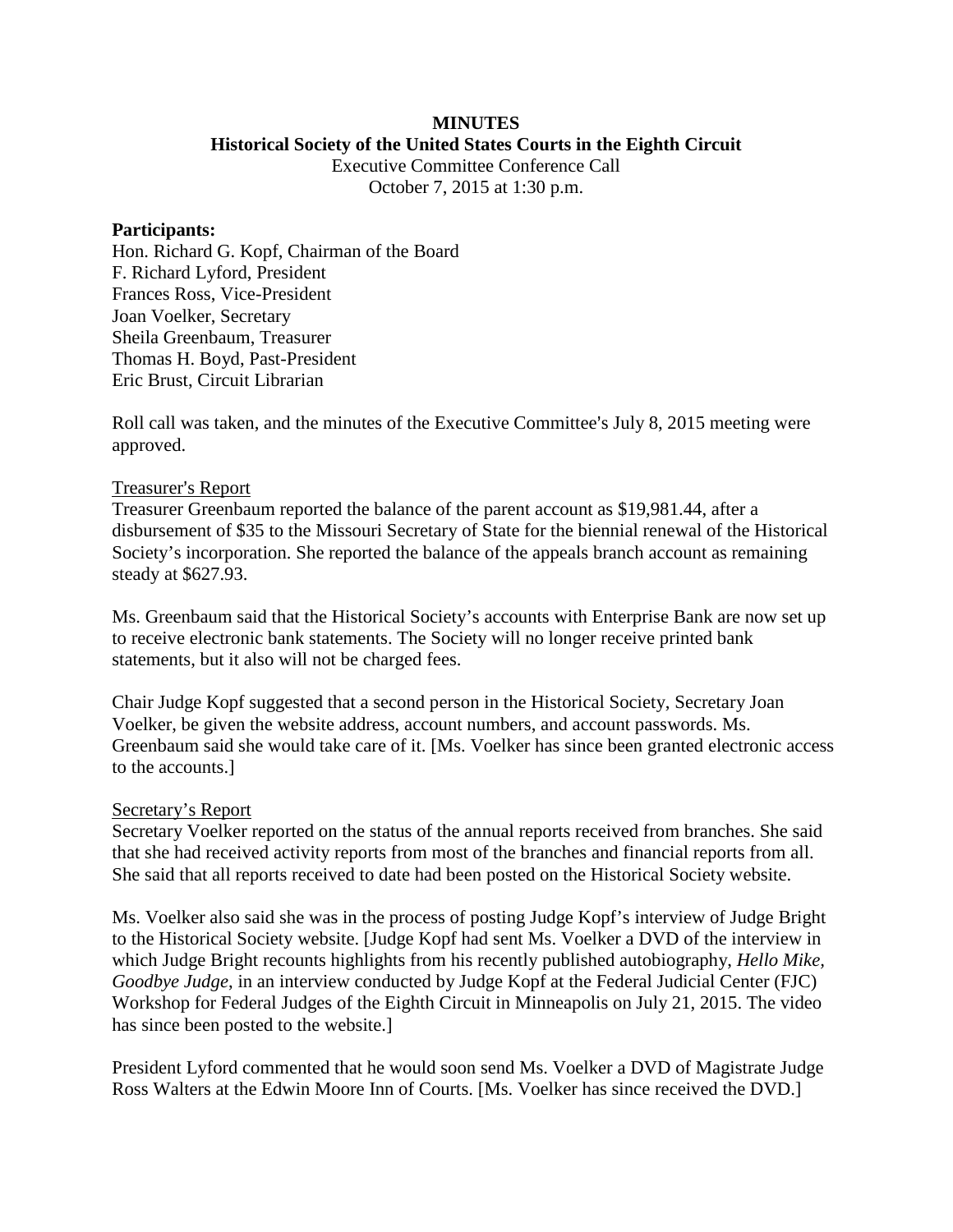## 2016 Judicial Conference, Rogers, AR, May 2-5 (M-Th)

Discussion then turned to the Historical Society's activities at the 2016 Eighth Circuit Judicial Conference.

# *a) Board Meeting*

The first topic was whether to hold a meeting of the Society's Board of Directors in conjunction with the history workshop that the Executive Committee was planning to hold from 1-2:30, or separately. It was decided to hold a brief board meeting in the same time slot, just before the workshop.

Later in the meeting, Judge Kopf suggested that Ms. Voelker add a line between the agenda of the board and the agenda of the workshop, to keep the two functions separate. He further suggested that the board meeting consist of brief reports from President Lyford, Treasurer Greenbaum, and Secretary Voelker, and then proceed to the workshop.

## *b) History Workshop*

Discussion then turned to the history workshop.

President Lyford described his vision for the workshop: informal groups discussing various topics of interest to the branches, led by persons knowledgeable on the respective topics. A whistle could be blown after a set amount of time so people could move on to a different topic or stay to learn more.

The group discussed possible topics and knowledgeable persons:

1. Oral histories and ceremonial events: Mr. Lyford

2. History and biography: Mr. Boyd, Judge Morris Arnold, Director of University of Arkansas Press Mike Bieker

- 3. Courthouse exhibits: open
- 4. Fund raising: Judge Kopf, Judge Morris Arnold
- 5. Educational events and programs: Judge Bremer

Mr. Boyd asked if there would be a way to get an idea of how many would be attending. He suggested that if there were only a few, the format might lend itself to the leaders speaking in sequence and then breaking into groups to address questions. Mr. Lyford said that if it were possible to make the session available remotely, this would also lend itself to collapsing the format. Ms. Voelker suggested that perhaps the conference registration form could include a way to indicate whether the registrant would be attending the workshop.

As the discussion continued, a number of tasks were laid out to prepare for the workshop:

Mr. Lyford: - Write a letter(s) inviting interested persons to attend the workshop: district court chief judges, lawyers, those interested in legal history but not necessarily a member of the Historical Society, each circuit university press - Invite Judge Bremer to attend and speak.